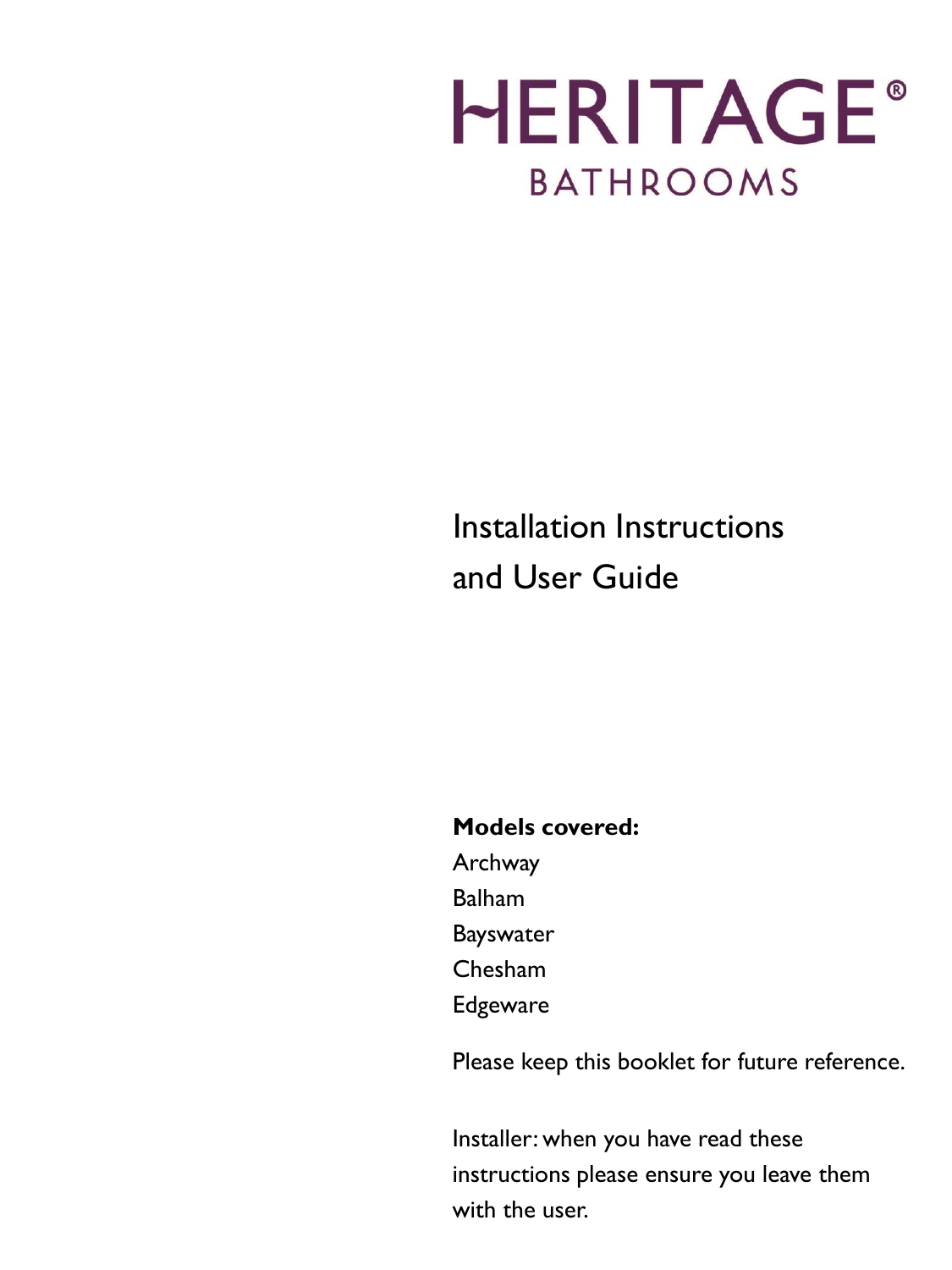#### **Introduction**

When you buy a Heritage product, you can be confident that it not only features a beautiful, distinctive, classic design, but that it has also been made to the very highest quality standards. To ensure that it works to its full potential, it needs to be fitted correctly.

These fitting instructions have been created to give you all of the information you need and, if you need any further help, please do not hesitate to give us a call on **0844 701 8503**.

#### **Safety Note**

- Please read these instructions & retain for future use. All products manufactured & supplied by Heritage are safe, provided they are installed correctly, used correctly, and receive regular maintenance in accordance with these instructions.
- **If you are in any doubt about your ability to install this product safely you must employ the services of a professional tradesman.**

 $\sum$  Before starting any installation project please consider the following:

- Prior to drilling into walls, check there are no hidden electrical wires or cables or water supply pipes with the aid of an electrical detector.
- If you use power tools do not forget:

-Wear eye protection.

- Unplug equipment after use.
- This product must not be modified in any way as this will invalidate the guarantee.
- **Do Not** hang a mirror on any wall which is prone to collecting moisture. The background of the mirror will distort and possibly also cause damage to the mirror itself.
- **Do Not** strike the glass with a hard or pointed object
- **Do Not** reposition the fittings fixed to the back of the frame as this may void your warranty.

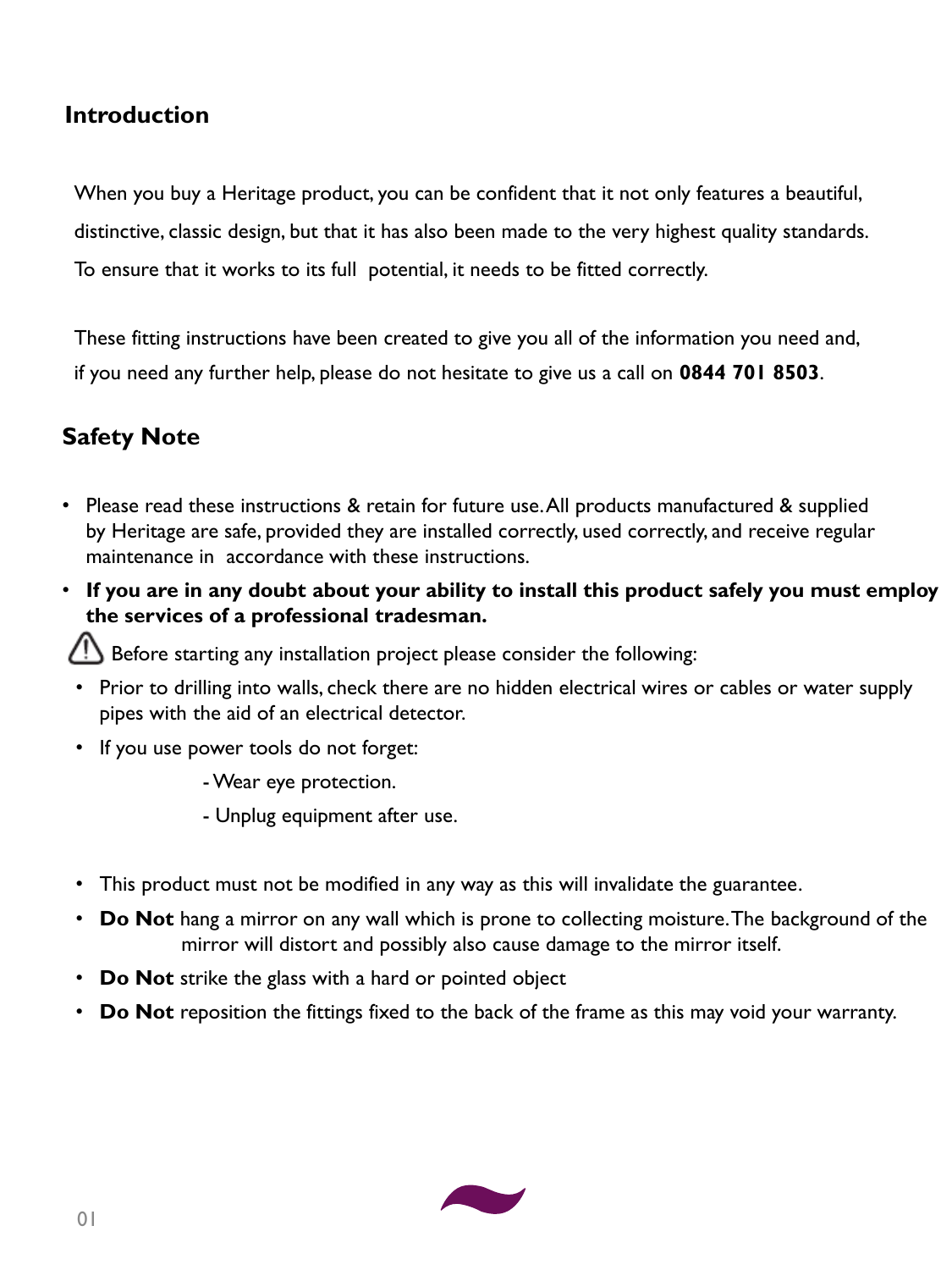#### **Installation Guidelines**





Marry the mirror up to the desired location on the wall and using a pencil, lightly mark each outside edge of the frame with a pencil.

**NOTE:** Be sure to check that the mirror is level with the use of a spirit level.

• On the reverse of the mirror, measure the distance between the top edge and the connecting part of the strap, (See diagram overleaf), which will be used to hang the mirror to the hooks (not supplied).

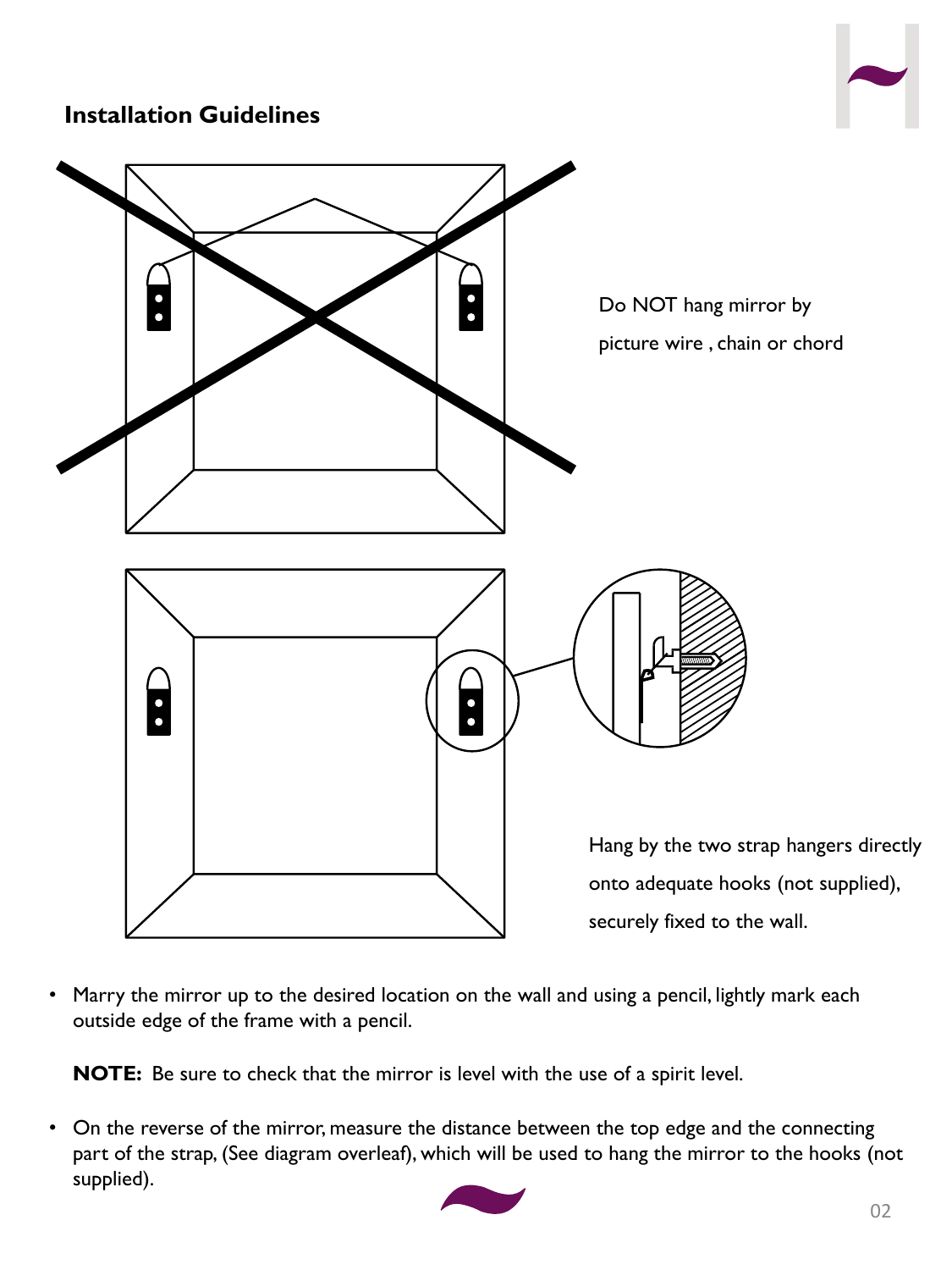#### **Installation Cont:**

• Mark this distance on the wall, with a straight line using a spirit level, then mark the distance between each of the 2 straps with 2 crosses on the level line, as indicated in the diagram below:



- Drill the appropriate sized hole for your rawl plug and screw and fit your hooks accordingly.
- Using a rubber, lightly erase all pencil markings on the wall.
- Hook the hanging straps onto the fitted hooks and ensure once again that your mirror is straight.

#### **Cleaning Instructions**

- Never clean your mirror surface with anything abrasive. We recommend using just glass cleaner and a soft cloth.
- **DO NOT** use any form of cleaning products on the mirror surround. Certain mirror surrounds are hand painted with a delicate silver leaf finish and so we would recommend using nothing more than a fine duster.

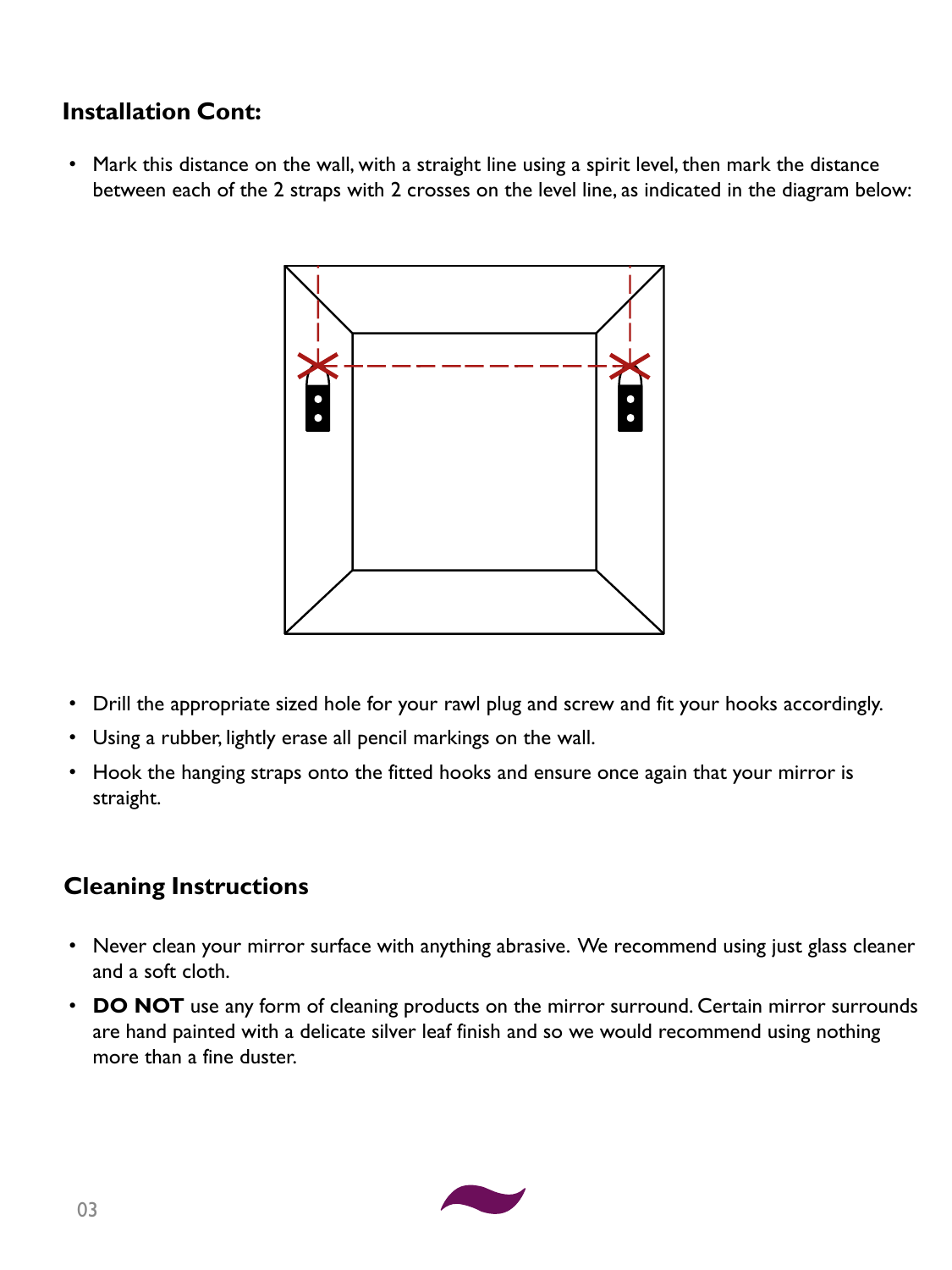

#### **Heritage Bathrooms Guarantee**

When you buy a Heritage product, you can be confident that it not only features distinctive design, but that it has also been made to meet our rigorous quality standards.

We offer robust guarantees and an attentive aftercare service to ensure that if you do experience any

issues, we can deal with a problem quickly, and effectively.

Please note that guarantees are only valid with proof of purchase.

Our guarantees are as follows:



**Register now for additional peace of mind**

Register your product with us now and, if you do have any queries after installation, we'll be able to quickly identify the product and give you the best advice. It also means that you won't have to keep your proof of purchase to validate your guarantee. To register, simply go online at [www.heritagebathrooms.com/register](http://www.heritagebathrooms.com/register)

#### **Guarantee Terms and Conditions**

This guarantee is in addition to your statutory and other legal rights and is subject to the following conditions:

- The product was purchased within the United Kingdom or Republic of Ireland
- The product is used in domestic applications only
- The guarantee applies solely to the original purchaser with proof of purchase
- The installation must allow ready access to all products for the purpose of inspection, maintenance or replacement
- Repair under this guarantee does not extend the original expiry date. The guarantee on any replacement parts or product ends at the original expiry date

Any part found to be defective during the guarantee period will be replaced without charge, providing that the product has been installed in accordance with the instructions given in this guide and used as the manufacturer intended. If the product is no longer available, Heritage will endeavour to provide the nearest equivalent.

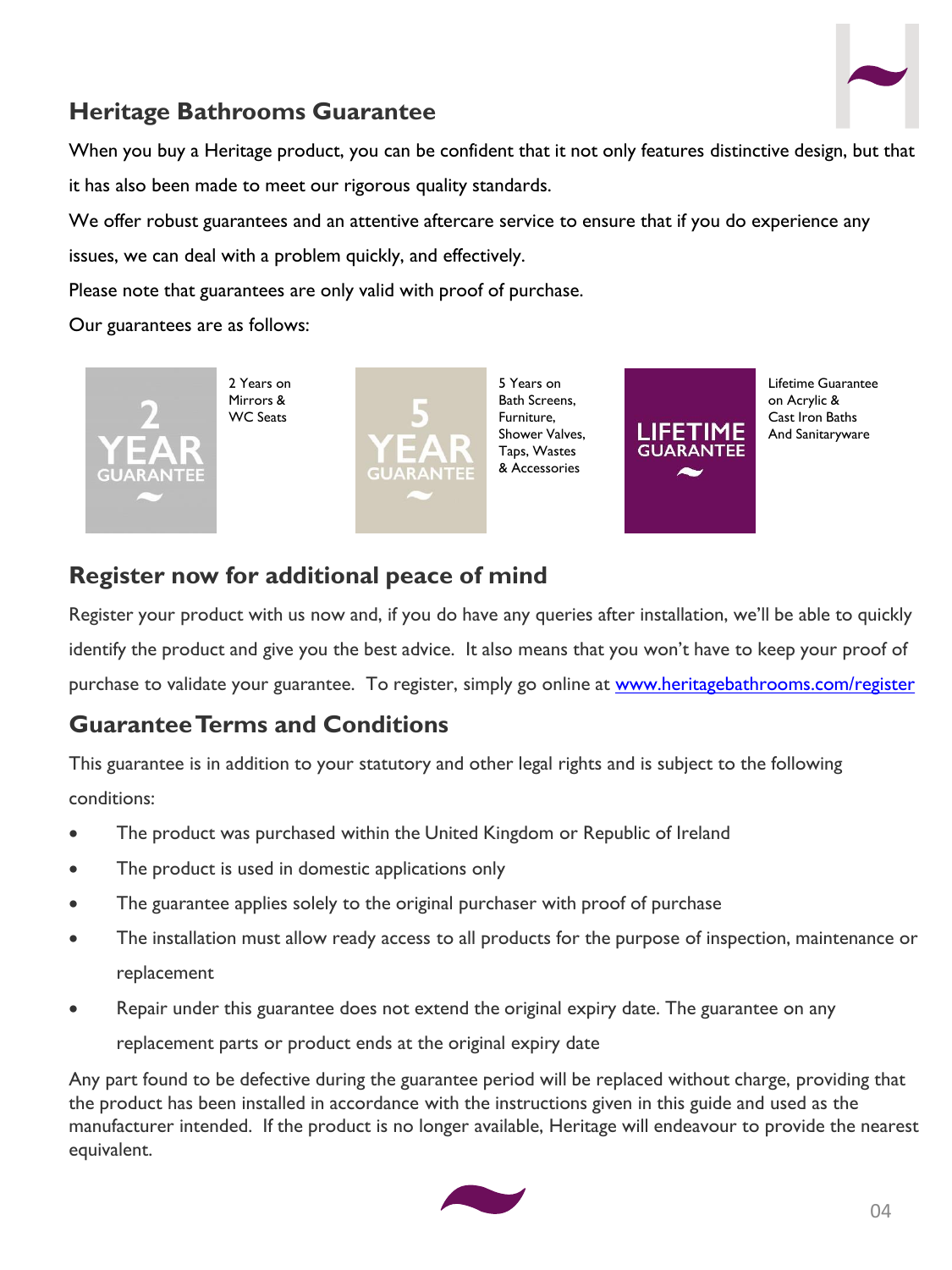#### **Heritage Bathrooms Guarantee Cont.**

The guarantee does not cover:

- Damage or defects caused by
	- General wear and tear (including special non-chrome finishes; components such as filters, seals, 'O' rings and washers)
	- Incorrect installation
	- Repair using non-Heritage parts
	- Accidental or wilful misuse
	- Corrosion and the use of inappropriate cleaning products.
	- System debris including the build-up of limescale (which can be controlled through regular servicing and maintenance)
- Compensation for loss of use of the product or consequential loss of any kind.

In the interests of continuous product improvement, Heritage reserves the right to alter product specifications without notice.

#### **Need help?**

In the unlikely event that you encounter a problem with your Heritage product, you must, in the first instance, contact the retailer you purchased it from. They will advise as to whether it is due to a manufacturing fault or an installation fault. If the problem is due to a manufacturing fault, they will contact us to arrange a supply of a replacement product as soon as possible. To speak to a Heritage customer service advisor, please contact our technical helpline on **0844 701 8503**.

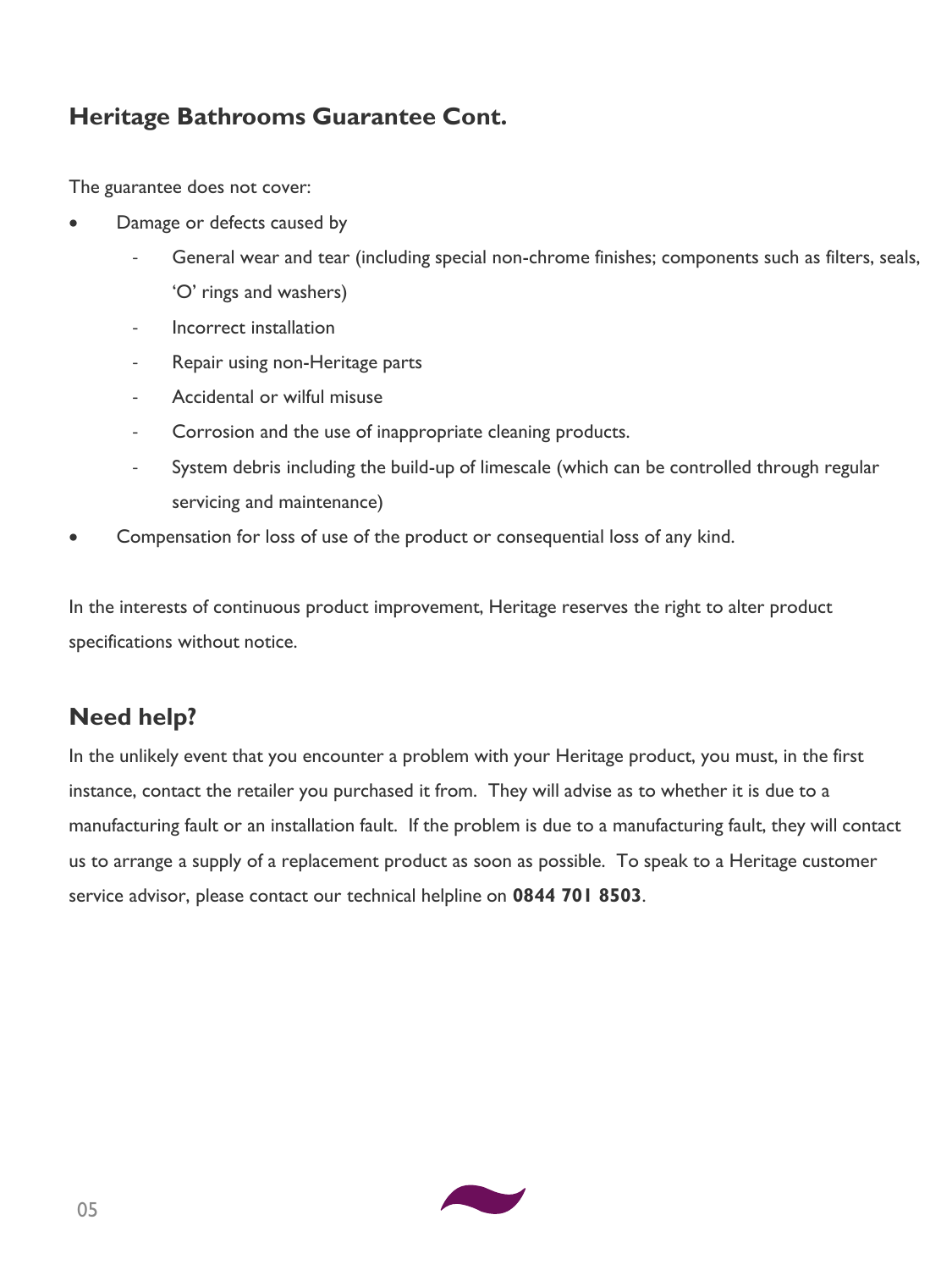# $\overline{\phantom{a}}$

#### **Notes**

Please use this space to add any notes which you or your installer may have regarding the installation of this product: